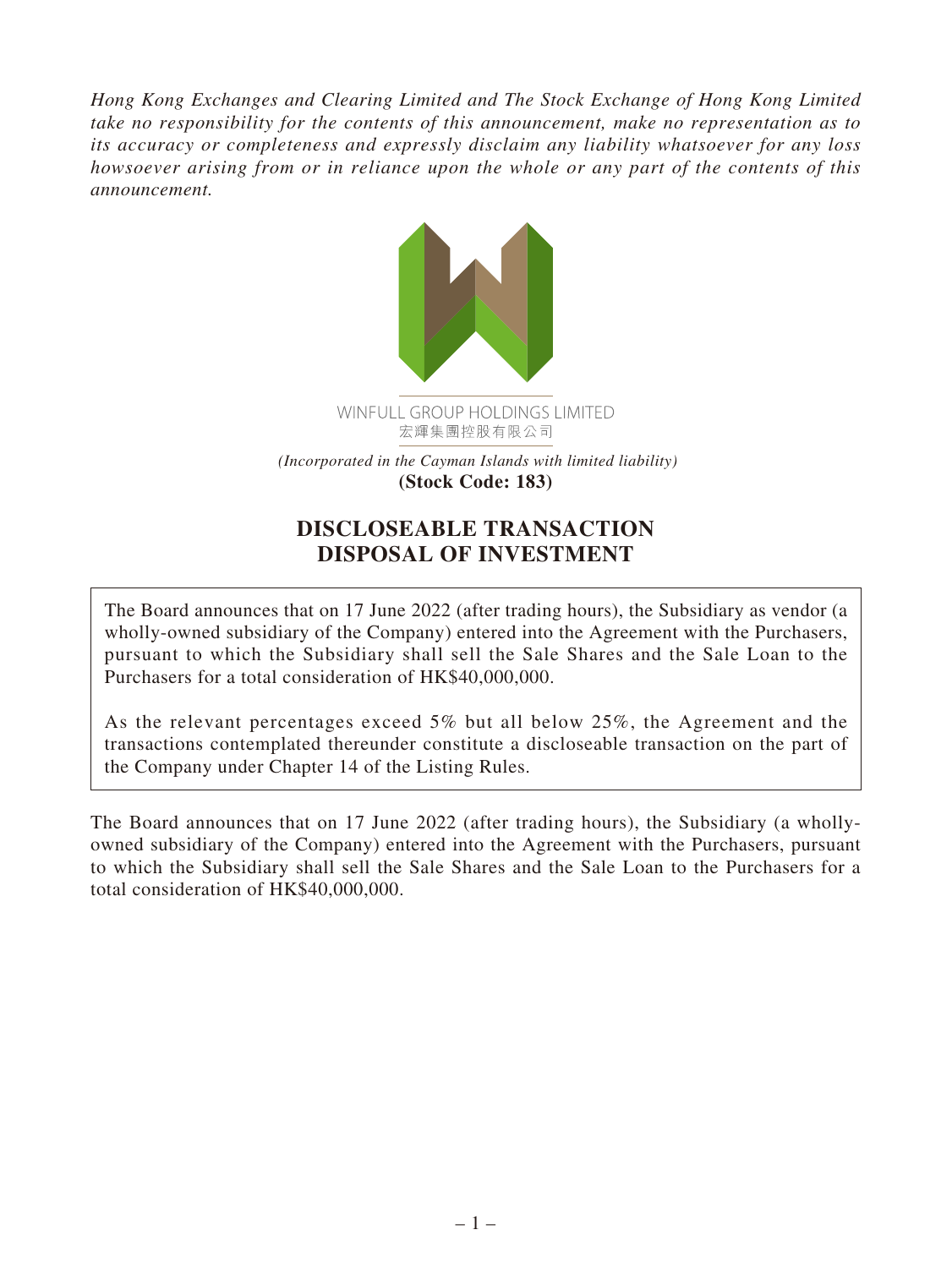## **THE AGREEMENT**

The salient terms of the Agreement are as follows:

#### **Date**

17 June 2022 (after trading hours)

#### **Parties**

The Purchasers – The Purchaser A

– The Purchaser B

The Subsidiary

The Purchaser A is an individual and a merchant and the Purchaser B is an individual and a private investor. The Purchaser B is the wife of the Purchaser A. To the best of the Directors' knowledge, information and belief, having made all reasonable enquiries, the Purchasers are Independent Third Parties.

The Subsidiary is a company incorporated in the British Virgin Islands with limited liability and is principally engaged in investment holdings. The Subsidiary is a wholly owned subsidiary of the Company.

#### **Asset to be disposed**

Pursuant to the Agreement, the Vendor agreed to sell and the Purchasers agreed to acquire the Sale Shares and the Sale Loan (both in equal shares) subject to the terms and conditions of the Agreement.

The Sale Shares represent 20% of the entire issued share capital of the Target Company. The Sale Loan represents 20% of all obligations, liabilities and debts owing or incurred by the Target Company to the Vendor and its associates on or at any time prior to and as at the Completion whether actual, contingent or deferred and irrespective of whether or not the same is due and payable on Completion.

Mensan, the wholly owned subsidiary of the Target Company, is the registered and beneficial owner of the Property. The Property comprises a parcel of land located in Kowloon Tong with site area of approximately 10,900 sq. ft..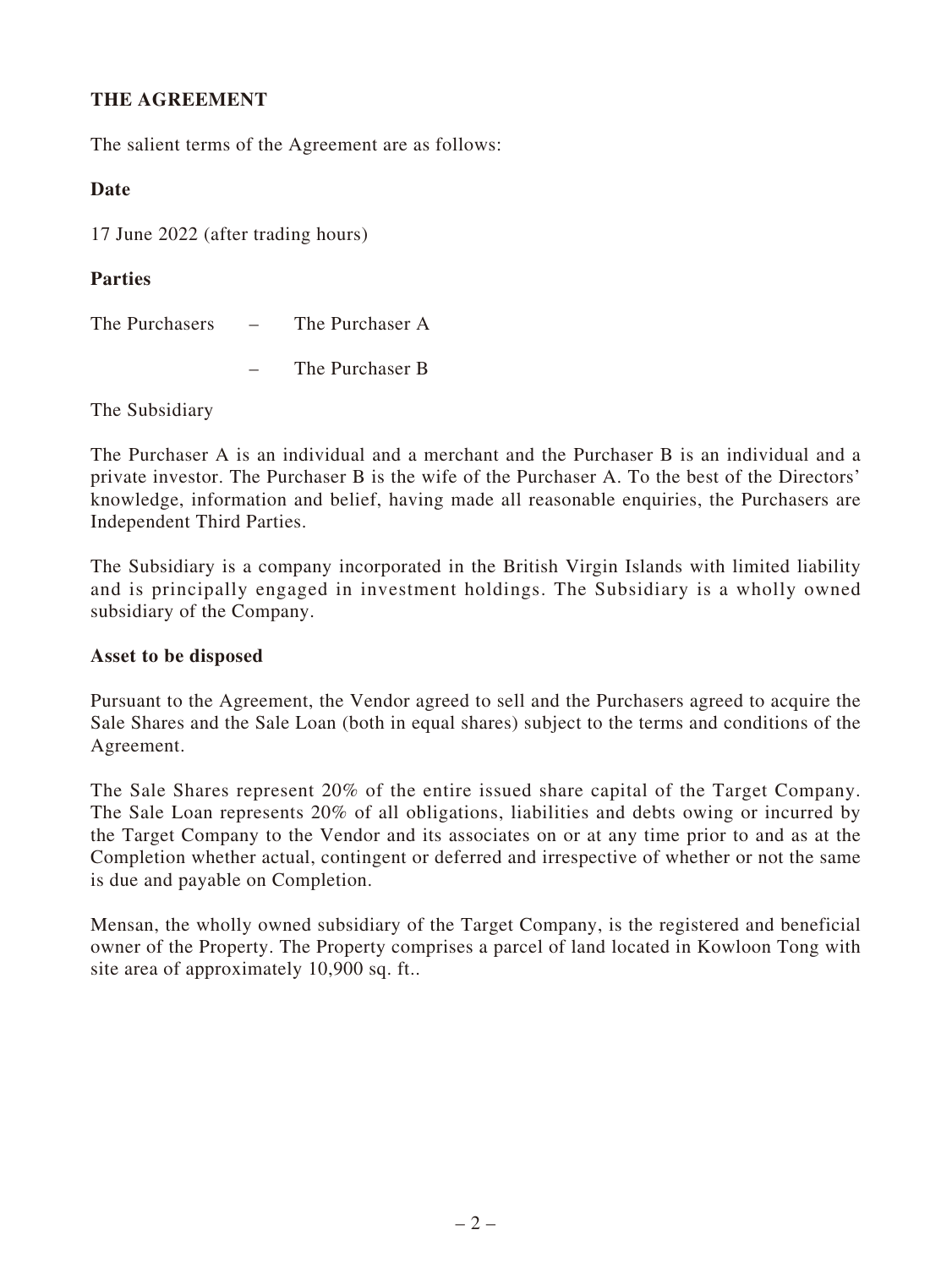# **Conditions**

Completion shall be conditional upon and subject to:

- (a) the warranties remaining true, accurate and complete in all material respects; and
- (b) all necessary consents and approvals required to be obtained on the part of the Company, the Purchasers and the Vendor in respect of the Agreement and the transactions contemplated thereunder having been obtained.

If the conditions set out above have not been satisfied (or as the case maybe, waived by the Purchasers (except for condition (b) which is incapable of being waived)) on or before 30 September 2022, or such later date as the Vendor and the Purchasers may agree, the Agreement shall cease and determine save for any antecedent breaches.

# **Completion**

Completion of the sale and purchase of the Sale Shares and the Sale Loan is expected to take place on or before 29 July 2022, subject to the fulfillment (or waived) of the conditions precedent.

Upon Completion, the Group will cease to hold any interests in the Target Group.

### **Consideration**

The considerable payable by the Purchasers to the Vendor for the Sale Shares and Sale Loan shall be HK\$40,000,000, which shall be settled in the following manner:

- (a) as to HK\$10,000,000 shall be satisfied by the Purchasers within two Business Days of the Agreement; and
- (b) as to the remaining balance of HK\$30,000,000 shall be payable by the Purchasers to the Vendor upon Completion.

All payments made and to be made by the Purchasers pursuant to the Agreement prior to Completion shall be regarded as deposit (the "**Deposit**"). In the event that Completion does not take place in accordance with the Agreement on or before 30 September 2022 (or such later date as the Vendor and the Purchasers may agree in writing), the Vendor shall refund the Deposit (without interest) to the Purchasers.

The consideration was determined after arm's length negotiations with reference to, among others, the estimated market value of the Property of HK\$194,000,000 as at 1 June 2022 and the financial position of the Target Company.

The Directors consider that the consideration and the terms and conditions of the Agreement are fair and reasonable and are in the interests of the Company and the Shareholders as a whole.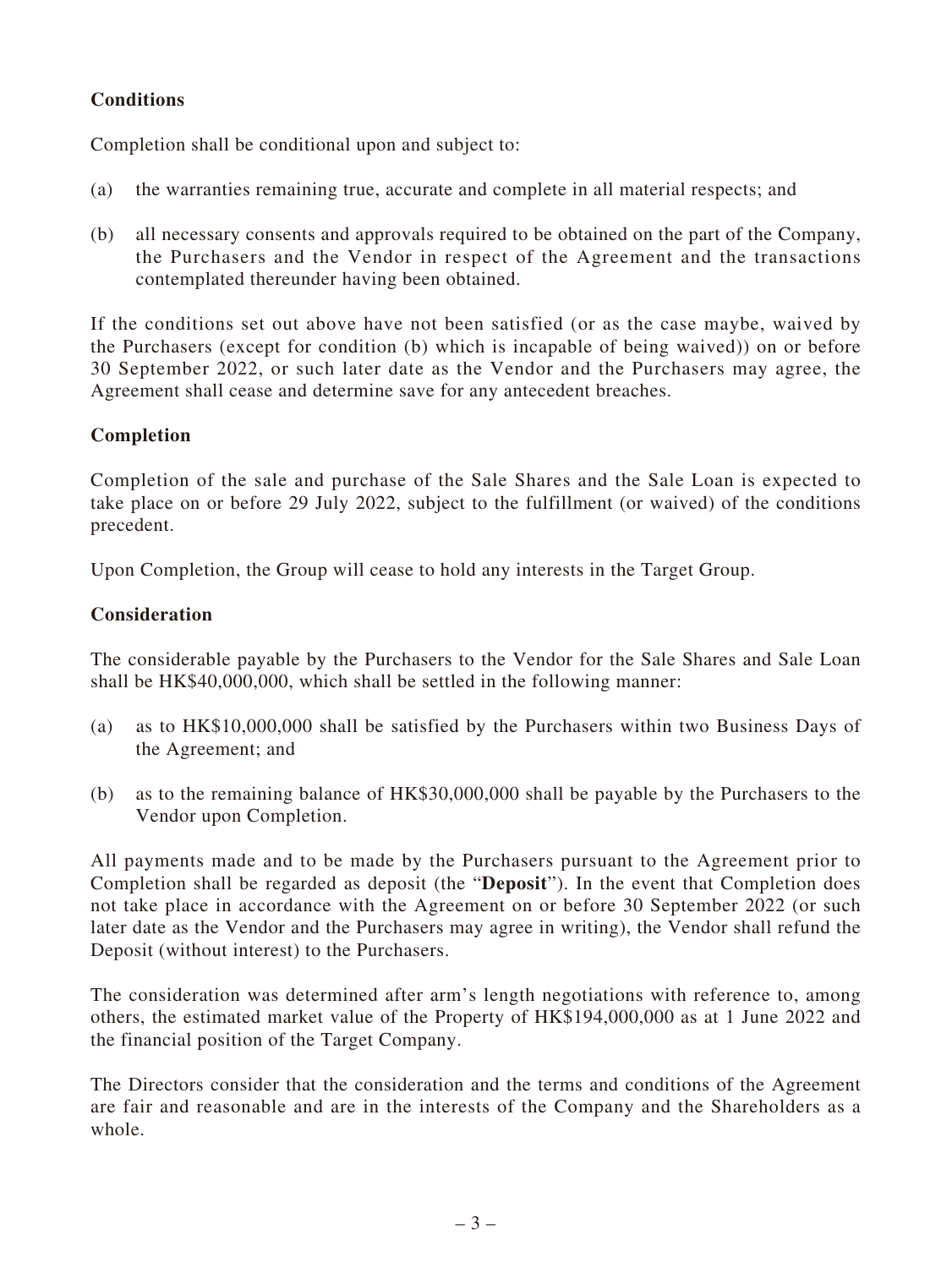## **FINANCIAL INFORMATION ON THE TARGET GROUP**

Set out below is a summary of the key financial data of the Target Group for the two years ended 31 March 2022 based on the unaudited consolidated management accounts of the Target Group:

|                      | For the         | For the    |
|----------------------|-----------------|------------|
|                      | year ended      | year ended |
|                      | 31 March        | 31 March   |
|                      | 2022            | 2021       |
|                      | <b>HK\$'000</b> | HK\$'000   |
| Revenue              |                 |            |
| Loss before taxation | 28,431          | 60,465     |
| Loss after taxation  | 28,431          | 60,465     |

Based on the unaudited consolidated management accounts of the Target Group, the net liabilities of the Target Company as at 31 March 2022 and 31 March 2021 was approximately HK\$(180,262,000) and HK\$(151,831,000), respectively. The net asset value before shareholders' loans of the Target Company as at 31 March 2022 and 31 March 2021 was approximately HK\$168,317,000 and HK\$194,449,000, respectively.

#### **REASONS FOR THE DISPOSAL**

The Group is principally engaged in property investment and trading, property development and investment and trading in securities.

Based on the unaudited management accounts of the Target Group as at 31 March 2022, it is estimated that upon Completion, the Group will record a gain of approximately HK\$7,953,000 on the Disposal. The actual gain or loss as a result of the Disposal to be recorded by the Group is subject to final audit to be performed by the Company's auditors. After deducting the expenses relating to the Disposal, the net proceeds of approximately HK\$39,900,000 is expected to be applied towards the general working capital and business development of the Group.

The Board is of the view that the Disposal provides a good opportunity for the Group to realise its investment in the Target Group and the proceeds from the Disposal will improve the financial position and increase the general working capital of the Group.

Immediately after the Completion, the Group shall cease to have any interests in the Target Group.

Taking into account the abovementioned factors, the Directors consider that the terms and conditions of the Agreement and the transactions contemplated thereunder are fair and reasonable and on normal commercial terms and are in the interests of the Company and Shareholders as a whole.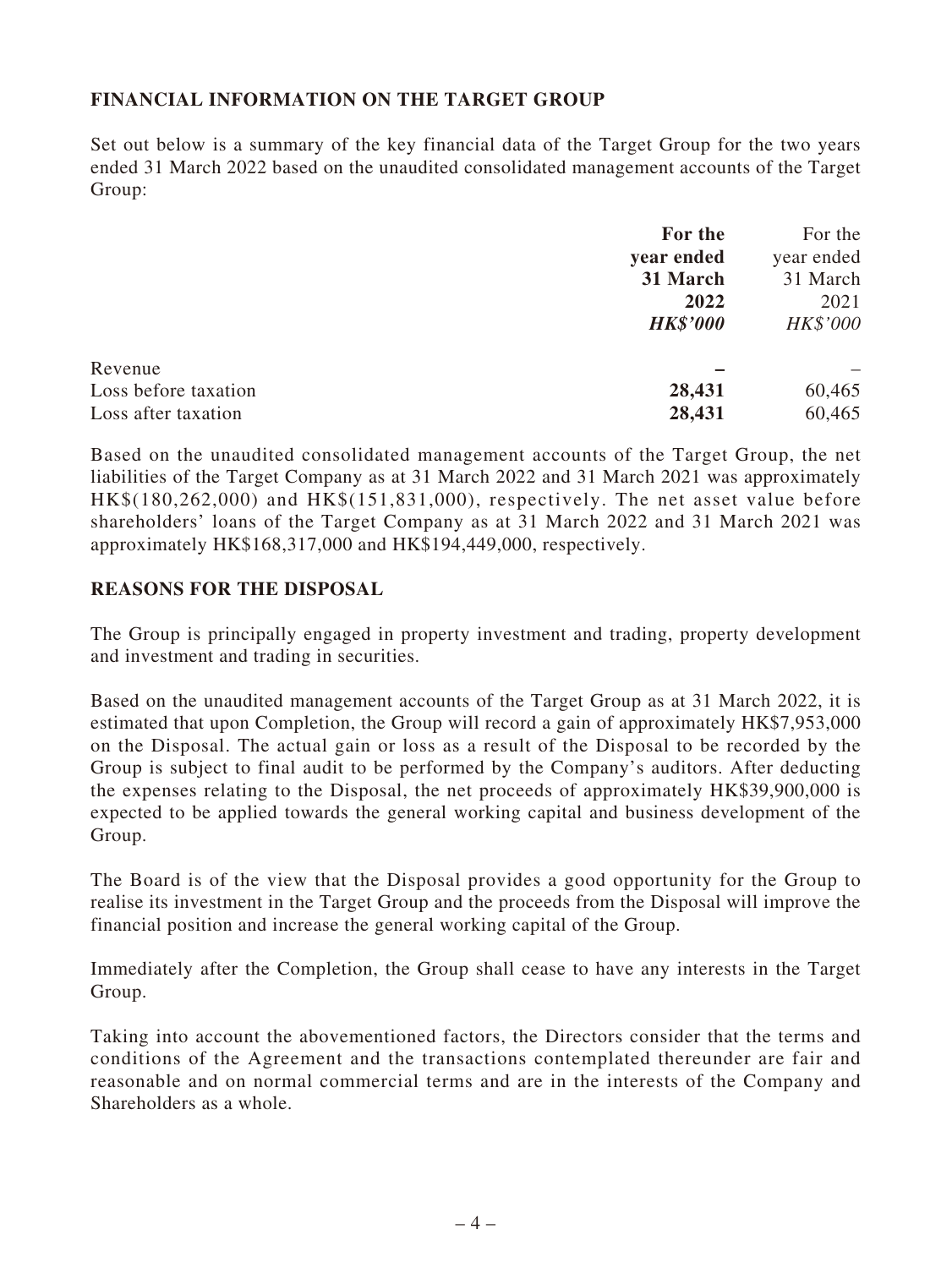# **IMPLICATIONS UNDER THE LISTING RULES**

As the relevant percentages exceed 5% but all below 25%, the Agreement and the transactions contemplated thereunder constitutes a discloseable transaction on the part of the Company under Chapter 14 of the Listing Rules.

#### **DEFINITIONS**

In this announcement, unless the context requires otherwise, the following terms shall have the same following meanings as set out below:

| "Agreement"                    | the conditional sale and purchase agreement dated 17 June<br>2022 and entered among the Vendor and the Purchasers in<br>relation to the sale and purchase of the Sale Shares and the<br>Sale Loan |
|--------------------------------|---------------------------------------------------------------------------------------------------------------------------------------------------------------------------------------------------|
| "Board"                        | the board of Directors                                                                                                                                                                            |
| "Company"                      | Winfull Group Holdings Limited, a company incorporated<br>in the Cayman Islands with limited liability and the issued<br>Shares of which are listed on Stock Exchange under stock<br>code: 183    |
| "Completion"                   | completion of the sale and purchase of the Sale Shares and<br>the Sale Loan as contemplated under the Agreement                                                                                   |
| "Director(s)"                  | the director(s) of the Company                                                                                                                                                                    |
| "Disposal"                     | the disposal of the Sale Shares and Sale Loan pursuant to the<br>Agreement                                                                                                                        |
| "Listing Rules"                | the Rules Governing the Listing of Securities on the Stock<br>Exchange                                                                                                                            |
| "Group"                        | the Company and its subsidiaries                                                                                                                                                                  |
| "HK\$"                         | Hong Kong dollars, the lawful currency of the Hong Kong                                                                                                                                           |
| "Hong Kong"                    | the Hong Kong Special Administrative Region of the PRC                                                                                                                                            |
| "Independent Third Party(ies)" | party(ies) who, together with its ultimate beneficial owner(s),<br>is/are persons independent of the Company and its connected<br>persons (within the meaning of the Listing Rules)               |
| "Mensan"                       | Mensan Limited, a company incorporated in Hong Kong<br>with limited liability and the registered and beneficial owner<br>of the Property                                                          |